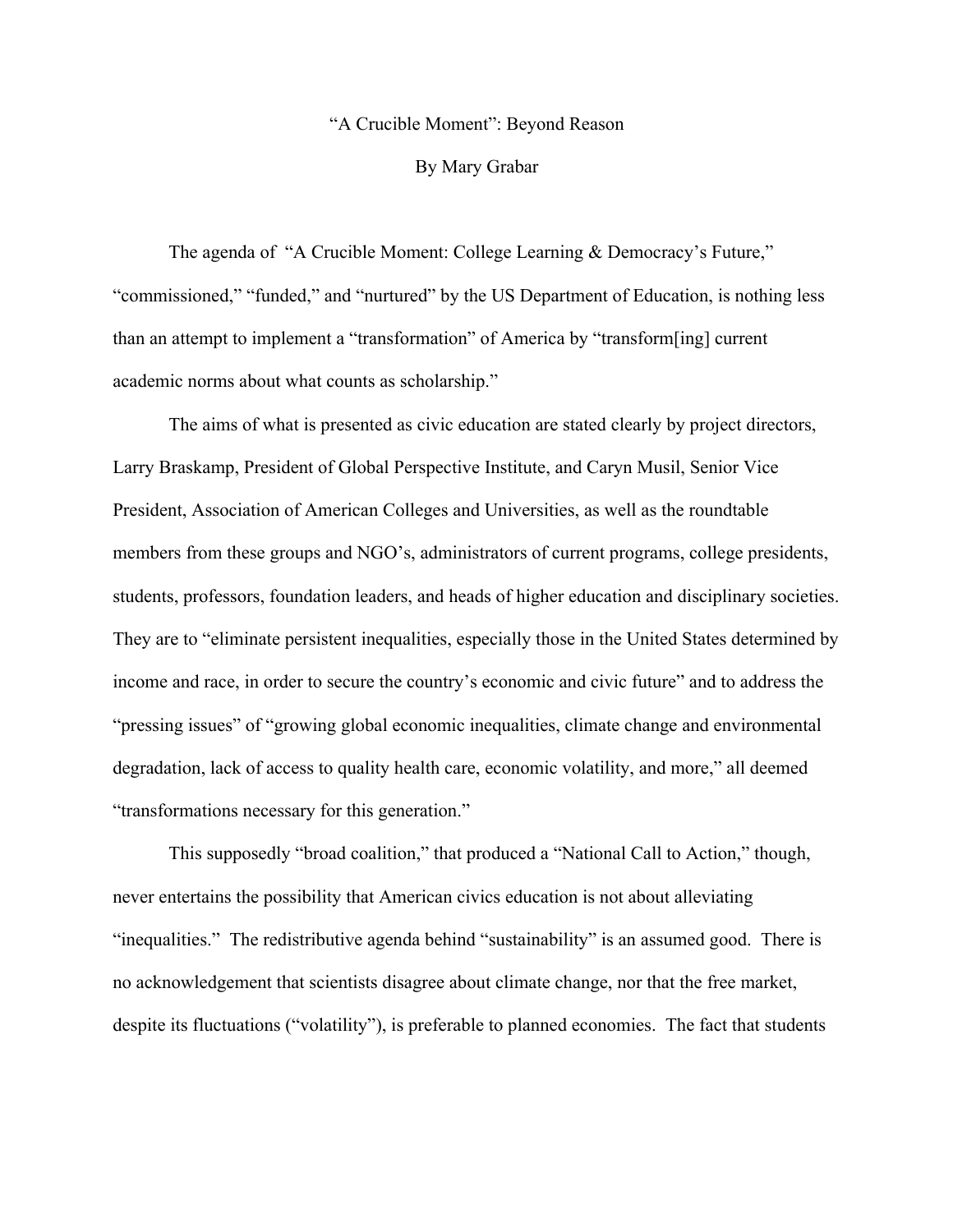are to—in their words-- "do democracy," through community service, collaborative projects, and consensus-building, reveals that the new "norms" of scholarship are decidedly anti-intellectual.

Let this document be remembered as the federal government's official death announcement of scholarship and independent thought. When reading, contemplation, study, analysis, discussion, debate, and writing are replaced by "doing" we can congratulate ourselves on going beyond even the Soviet Union's use of education for indoctrination. This will make the Marxist professor of yore who ranted about capitalism and George Bush seem like a mere annoyance. It will be the final blow to an educational system already corrupted by radicalism, as the National Association of Scholar's report on California higher education, *A Crisis of Competence*, documents. Now, there will be no possibility of the kind of appeal that the NAS has made to the California Board of Regents.

We can know what such civic engagement projects will be like by looking at those already implemented with zeal by roundtable member Anthony Tricolli, President of Georgia Perimeter College, where I taught from 2007 to 2010. Shortly after Obama's inauguration we began receiving email missives encouraging us to incorporate service learning into our courses. The college website bragged about a professor of American government who had his students serve food to the homeless, as part of the Muslim Student Association's day of service. Many of my students had difficulty distinguishing verbs and nouns, so would be happy to do such assignments, writing "reflection papers" cataloguing their emotional impressions, as suggested in *A Crucible Moment*. "Retention" and "customer service" were the recurring themes of Tricolli's speeches during teaching orientations.

Another example is a "civic engagement conference" held on March 16, 2012, at the National Archives in Atlanta, and sponsored by both Clayton State University's Civic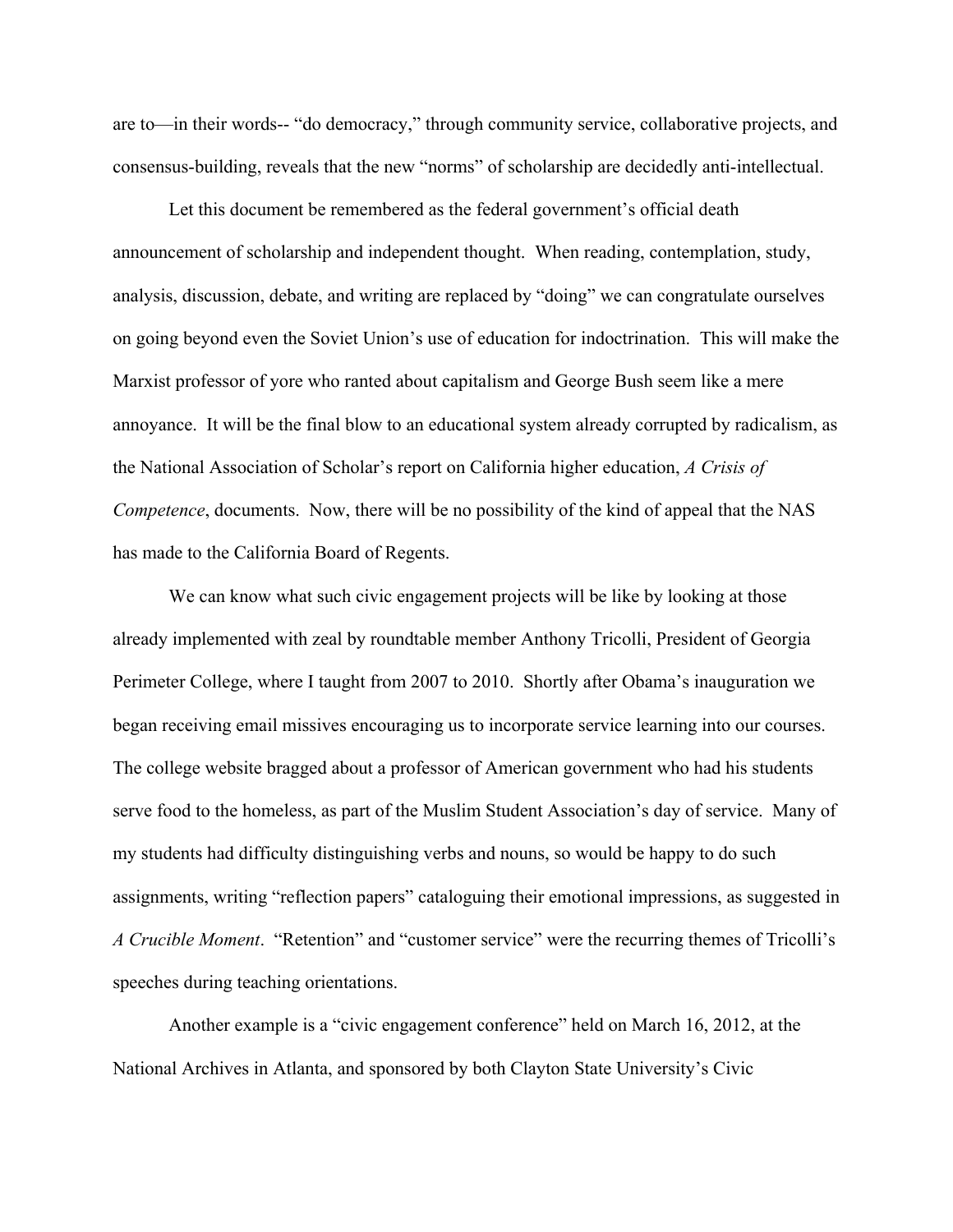Engagement Council and the *New York Times*. The three keynote speakers included two members of Occupy Atlanta, Tim Franzen and Shab Bashiri, and organizing director of Teamsters' local 728, Ben Speight. Students entered a writing contest, made student engagement presentations, listened to the speakers, and participated in "political blogging" panels--the kind of activity now given official blessing by the federal government. "Collective action" is highlighted as one of the four components of the "Framework for Twenty-First-Century Civil Learning and Democratic Engagement" as described on page 4 of the report. In fact, *A Crucible Moment* states that "full civic literacies cannot be garnered only by studying books; democratic knowledge and capabilities also are honed through hands-on, face-to-face engagement."

This was the second year in a row that Franzen of the American Friends Service Committee had been invited by the professor organizing the event. Ironically, the topic was a Georgia Senate bill that would limit protest, described in the CSU website story as "unit[ing] the Tea Party, Occupy Atlanta, and unions, among others, in opposition." But there was no uniting at this federal- and state-sponsored event. The "broad coalition" consisted of two members of a subversive anarchist group that seeks to end capitalism, along with a member of a union that trains members of such "occupations."

No local Tea Party or citizen groups opposed to Occupy's agenda were represented. Even though a Tea Party representative would likely have faced an audience ignorant about Marxism and primed by their professors to distrust his message, an appearance would have allowed for the "face-to-face engagement" that *A Crucible Moment* report claimed to encourage. (While teaching there in 2006, I was met with blank faces as I described a story by Richard Wright as written during his communist phase. The college sophomores had never *heard* the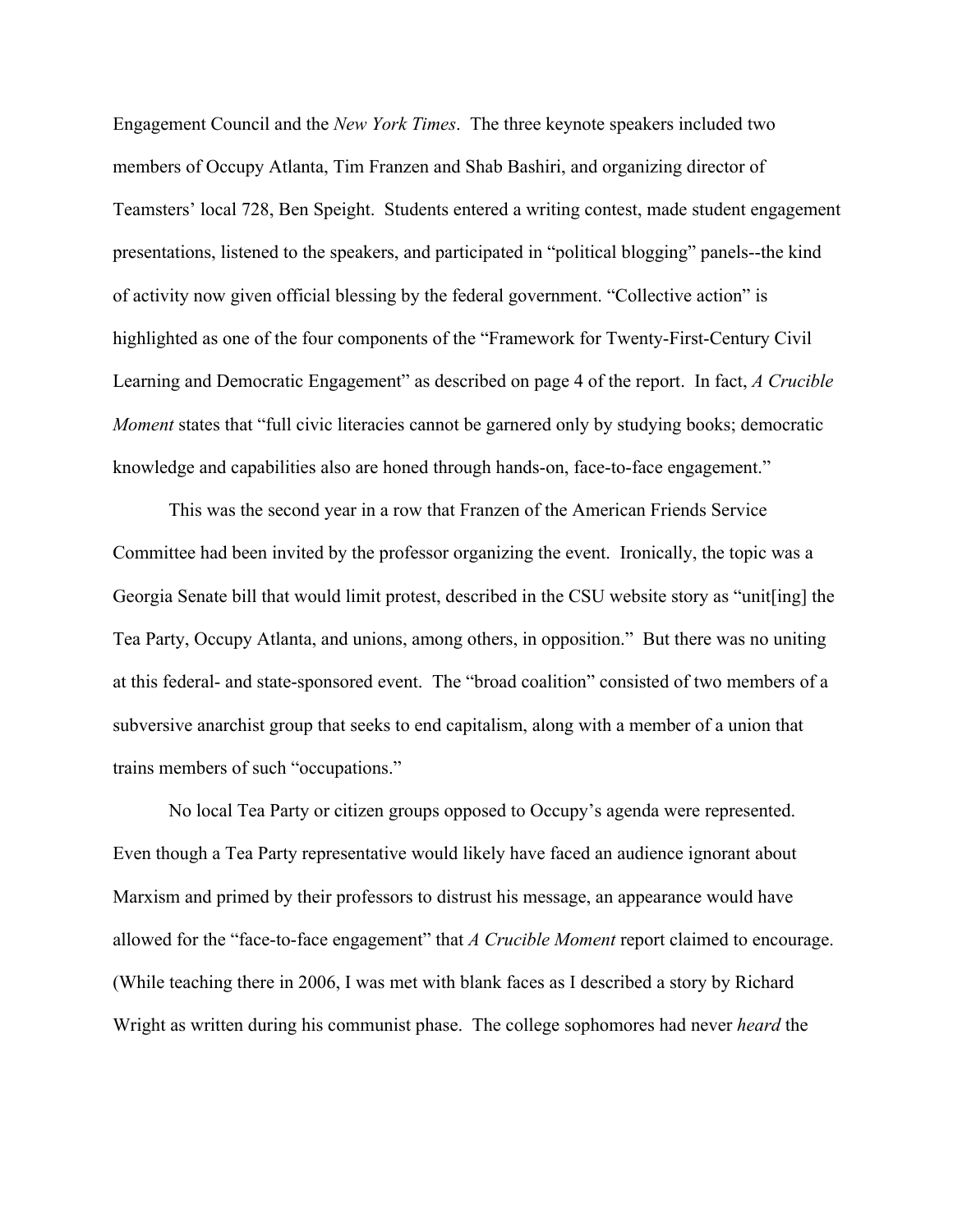word "communism.") Neither the Clayton County Tea Party nor the nearby Fayetteville Tea Party had been invited.

At the same time such projects are presented with the gloss of "civics" and "volunteerism" to the community at large. The Tea Parties, concerned with tax initiatives, and local and national elections, will not likely notice. But even if they do, they know that their citing of chapter and verse from the Constitution will be retorted with the postmodern neologisms of the Ph.D-ed rulers of the academy.

I'm afraid that the lucky few tenured conservatives, already professionally neutered by their radical colleagues and vastly outnumbered, will continue to distance themselves from the Tea Party, embarrassed by their enthusiasm, bunting, and lack of footnotes. So will the fortunate academics at think tanks who will continue to write commentaries about the assault on higher learning.

It is only a matter of time before the last remaining conservative professor attends his retirement party and retreats, thus allowing the radicals to do what they have been itching to do for decades: purge the libraries once and for all and take over the old professor's office.

The continued low grumblings, reports, blog posts, opinion columns and Fox News flashes will do little to change the course of a power game conducted by devotees of Nietzsche and Foucault. Our impotent outrage will provide continued merriment for the tenured radicals at their university-sponsored conferences, banquets, and cocktail parties.

## *So what will we do?*

Will we continue to complain about the decline in intellectual standards? If so, our wellreasoned, highly moral arguments will fall on ears deafened to such appeals. As *A Crisis of*